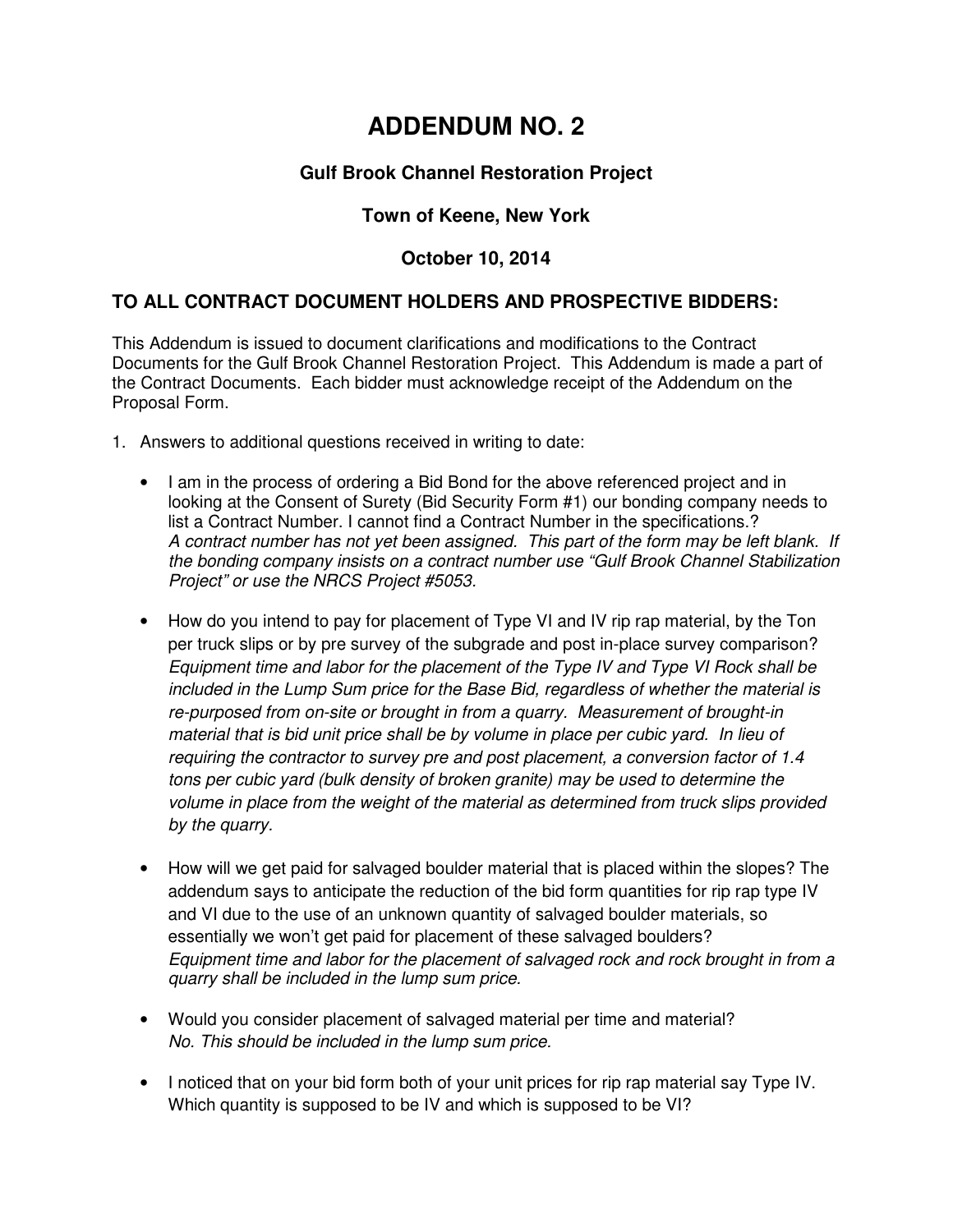This is a typographical error. The second item in the list in the quantity of 3,140 cubic yards should be Type VI Rock. An updated proposal form has been attached to this addendum.

Attachments: Proposal Form (Rev. 10/10/2014) – last 3 pages only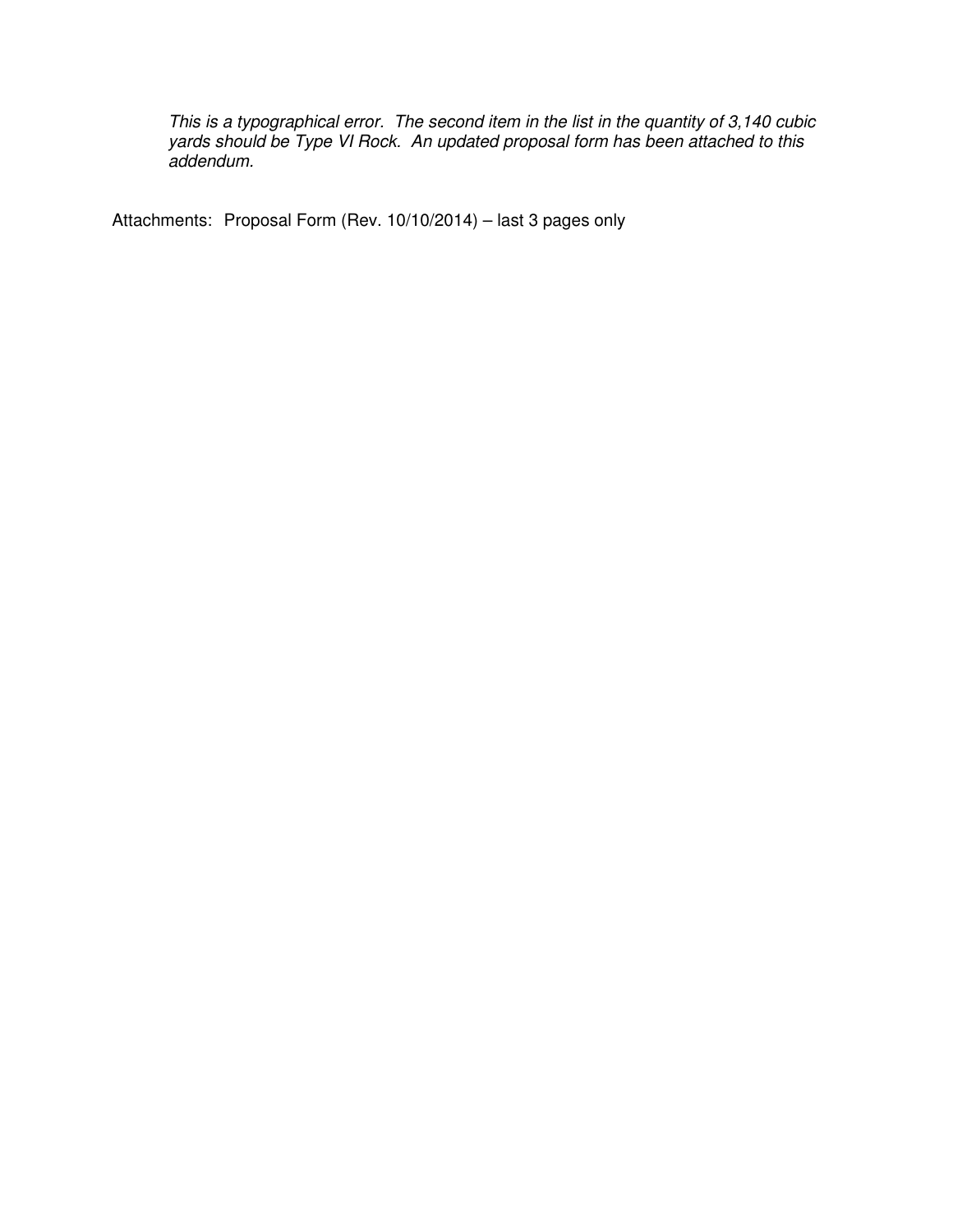## **PROPOSAL**

Date:

\_\_\_\_\_\_\_\_\_\_\_\_\_\_\_\_\_\_\_\_\_\_\_\_\_\_\_\_\_\_\_\_\_\_\_\_\_\_\_\_\_\_\_\_\_\_\_\_\_\_\_\_\_\_\_\_\_\_\_\_\_\_\_\_\_\_\_\_\_\_\_\_\_\_\_\_\_\_

to furnish and deliver all labor, supervision, materials, and equipment and perform all work in accordance with the Specifications for *Gulf Brook Channel Stabilization Project* in the Town of Keene, New York for the following lump sum cost.

The owner, Town of Keene, is tax-exempt. Do not include sales tax in Bid amounts.

The undersigned bidder has carefully examined the contract documents, site of the work, is familiar with existing conditions, and will provide all necessary insurance, bonds, machinery, tools, apparatus, false work and other means of construction, and do all the work and furnish all the materials called for by said contract according to the following bid, including all labor, supplies and equipment, permits, fees, overhead and profit for the following Lump Sum price and unit price for one specific item. The Total Bid price is the sum of the Lump Sum Base Bid, the Lump Sum Trees and Shrubs Bid, and the Total Unit Price Bid for Type IV Rock and Type VI Rock and is to be shown in both words and figures. In the event of discrepancies, the amount shown in words shall govern. All items are to be furnished and installed in place complete.

**LUMP SUM BASE BID:** Lump Sum Price that includes all work in the contract documents except for Type IV Rock, Type VI Rock and 115 trees and shrubs identified in Planting Area 1 and 2 on Sheet ER.1  $\qquad$  \$

| LUMP SUM TREES AND SHRUBS BID: Lump Sum Price that                 |          |                          |            |                         |
|--------------------------------------------------------------------|----------|--------------------------|------------|-------------------------|
| includes supplying and planting 115 trees and shrubs identified in |          |                          |            |                         |
| Planting Area 1 and 2 on Sheet ER.1                                |          |                          |            |                         |
| <b>UNIT PRICE BID FOR TYPE IV and VI ROCK:</b>                     |          |                          |            |                         |
| Item                                                               | Quantity | Unit                     | Unit Price | Total Unit Price Bid    |
|                                                                    |          |                          |            | (Quantity x Unit Price) |
| Type IV Rock                                                       | 750      | cubic yard $\frac{1}{2}$ |            |                         |

**TOTAL BID** 

Type VI Rock  $3,140$  cubic yard  $\text{\$}$ 

\_\_\_\_\_\_\_\_\_\_\_\_\_\_\_\_\_\_\_\_\_\_\_\_\_\_\_\_\_\_\_\_\_\_\_\_\_\_\_\_\_\_\_\_\_\_\_\_\_\_\_\_\_\_\_\_\_\_\_\_\_\_\_\_\_\_\_\_\_\_\_\_\_\_\_\_\_\_ (Amount in Words)

\_\_\_\_\_\_\_\_\_\_\_\_\_\_\_\_\_\_\_\_\_\_\_\_\_\_\_\_\_\_\_\_\_\_\_\_\_\_\_\_\_\_\_\_\_\_\_\_\_\_\_\_\_\_\_\_\_\_\_\_\_\_\_\_\_\_\_\_\_\_\_\_\_\_\_\_\_\_\_\_\_\_\_\_\_\_\_\_\_\_\_\_\_ (Amount in Figures)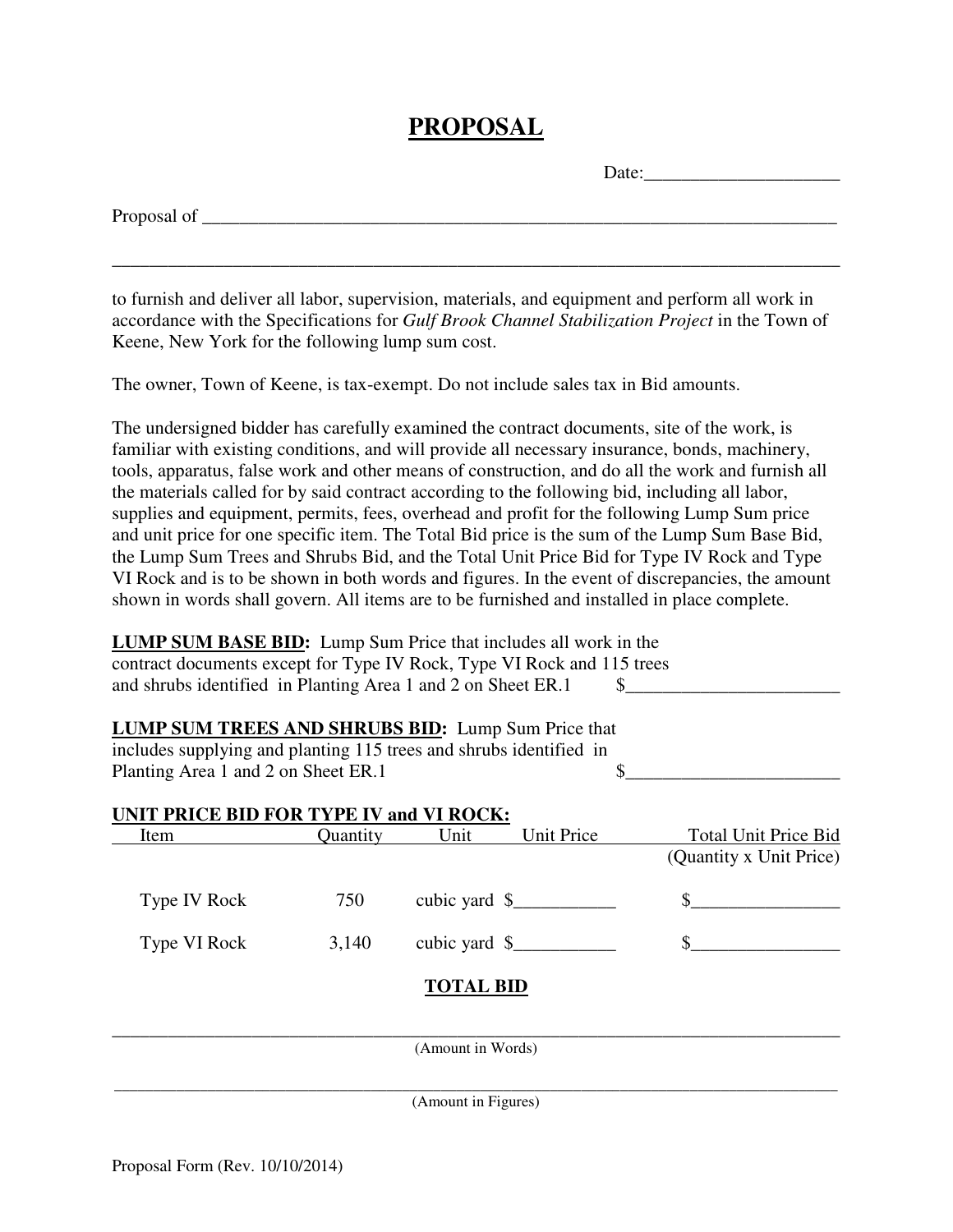The undersigned further understands that the contract will be awarded to the competent, qualified bidder submitting the lowest bid for the Total Bid.

| ADDERDA AUNROWEEDGEMERT |  |               |  |  |
|-------------------------|--|---------------|--|--|
| Addendum No.            |  | Date Received |  |  |
|                         |  |               |  |  |
|                         |  |               |  |  |
|                         |  |               |  |  |
|                         |  |               |  |  |

#### **ADDENDA ACKNOWLEDGEMENT**

#### **UNIT PRICES:**

The undersigned proposes unit prices as follows for use in determining cost of work added to or deducted from the Contract. Said unit prices shall include all charges for installation, supervision, taxes, insurance and profit. See Contract Documents for Unit Price descriptions.

| Cost per cu.yd. Rock / Ledge Removal  |  |
|---------------------------------------|--|
| Cost per cu.yd. Common Excavation     |  |
| Cost per sq. yd. Geotextile           |  |
| Cost per cu.yd. Boulder Vane Boulders |  |
| Cost per cu.yd. Fill Material (Stone) |  |